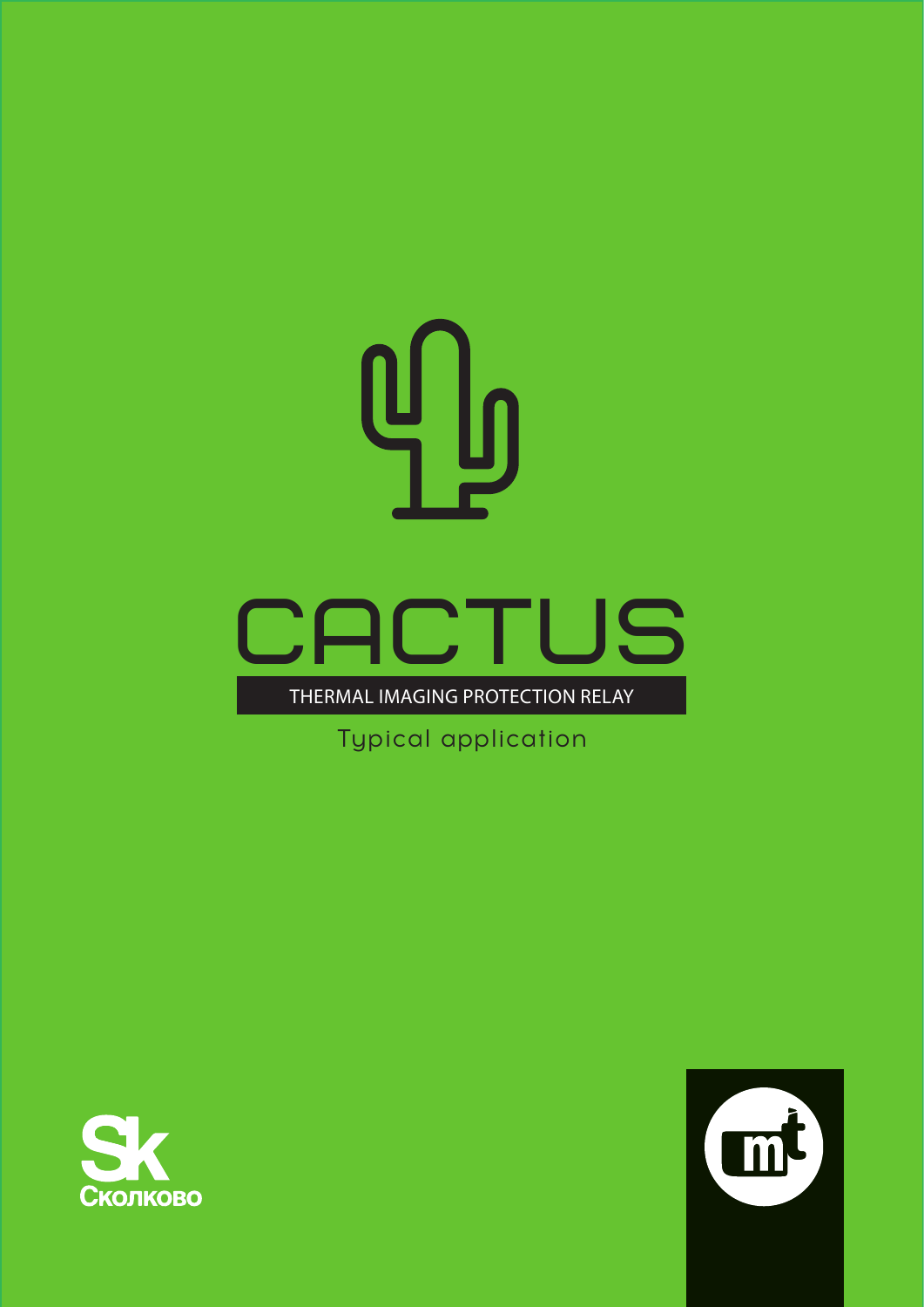|                                        | Note<br>Label<br>Name<br>Num.                                                         |                                                                                             |                             |                             |  |  |  |  |  |
|----------------------------------------|---------------------------------------------------------------------------------------|---------------------------------------------------------------------------------------------|-----------------------------|-----------------------------|--|--|--|--|--|
|                                        | *   Microprocessor technologies<br>Thermal imaging protection relay CACTUS<br>$TRZ^*$ |                                                                                             |                             |                             |  |  |  |  |  |
|                                        | XT1                                                                                   | Feed-through terminal block, grey UT 2.5, article number 3044076                            | $\boldsymbol{\ast}$         | Phoenix Contact             |  |  |  |  |  |
|                                        | SF1                                                                                   | Automatic circuit breaker, In=2A, char. B*                                                  | $\overline{1}$              |                             |  |  |  |  |  |
|                                        | SB1                                                                                   | Contact element, 1HO, article number 8 LM2T C10<br>Lovato                                   |                             |                             |  |  |  |  |  |
|                                        |                                                                                       | Mounting adapter article number 8 LM2T AU120                                                |                             | Lovato                      |  |  |  |  |  |
|                                        |                                                                                       | Pushbutton actuator, black, spring return, article number 8 LM2T<br>B <sub>102</sub>        |                             | Lovato                      |  |  |  |  |  |
|                                        | HLR1                                                                                  | Signal lamp, red, ~/= 220 V, article number MT22-S34                                        |                             | Meyertec                    |  |  |  |  |  |
|                                        | UZ1                                                                                   | Interface converter YUCCA                                                                   |                             | Microprocessor technologies |  |  |  |  |  |
| $R_{\rm}$<br>Terminal resistor 120 Ohm |                                                                                       |                                                                                             |                             |                             |  |  |  |  |  |
|                                        | AGAVE                                                                                 |                                                                                             |                             |                             |  |  |  |  |  |
|                                        | P1                                                                                    | Data Acquisition and Transmission Devices AGAVE-4G, apm.<br>$AGAVE-4G$                      | Microprocessor technologies |                             |  |  |  |  |  |
|                                        | XTI                                                                                   | Feed-through terminal block, grey UT 2.5, article number 3044076                            | $\boldsymbol{\ast}$         | Phoenix Contact             |  |  |  |  |  |
|                                        |                                                                                       | APM                                                                                         |                             |                             |  |  |  |  |  |
|                                        | APM                                                                                   | Workstation with application "KIWI-monitor"                                                 | $\mathcal{I}$               | Microprocessor technologies |  |  |  |  |  |
|                                        |                                                                                       | Mounting kit                                                                                |                             |                             |  |  |  |  |  |
|                                        |                                                                                       | Symmetrical cable for industrial interface RS-485, TIA/EIA-485-A,<br>1x2x0.6                | 20 m                        |                             |  |  |  |  |  |
|                                        |                                                                                       | Power installation, flexible non-flammable, low-smoke copper wire<br>$1*1.5$                | 40 m                        |                             |  |  |  |  |  |
|                                        |                                                                                       | Cable tip, E 1508 0,3 mm <sup>2</sup>                                                       | 15 <sup>15</sup>            | IEK                         |  |  |  |  |  |
|                                        |                                                                                       | Cable tip, E 1508 1,5 mm <sup>2</sup>                                                       | 20                          | IEK                         |  |  |  |  |  |
|                                        |                                                                                       |                                                                                             |                             |                             |  |  |  |  |  |
|                                        | Note:                                                                                 |                                                                                             |                             |                             |  |  |  |  |  |
| Signature&date                         |                                                                                       | 1. User manual CACTUS : http://i-mt.su/wp-content/uploads/2021/03/CACTUS.pdf                |                             |                             |  |  |  |  |  |
|                                        |                                                                                       | 2. * - The nominal data of the devices and their number are specified in a specific design. |                             |                             |  |  |  |  |  |
|                                        |                                                                                       |                                                                                             |                             |                             |  |  |  |  |  |
|                                        |                                                                                       |                                                                                             |                             |                             |  |  |  |  |  |
|                                        |                                                                                       |                                                                                             |                             |                             |  |  |  |  |  |

|                 |      |                |  |                                | MT.CACTUS.TA.01                                                   |                             |       |        |  |  |
|-----------------|------|----------------|--|--------------------------------|-------------------------------------------------------------------|-----------------------------|-------|--------|--|--|
|                 |      |                |  |                                |                                                                   |                             |       |        |  |  |
| Rev.            | Val. |                |  | Sheet Doc. N' Signature Date I |                                                                   |                             |       |        |  |  |
| Origin. by      |      | PIGENESHEV     |  |                                |                                                                   | Stadion                     | Sheet | Sheets |  |  |
| CH'D            |      | <b>DEMIDOV</b> |  |                                | Typical application                                               |                             |       |        |  |  |
| $\overline{ac}$ |      |                |  |                                |                                                                   |                             |       |        |  |  |
| l4              |      |                |  |                                | CACTUS.                                                           |                             |       |        |  |  |
| Examined by     |      |                |  |                                | Thermal imaging protection relay.<br>Electrical schematic diagram | Microprocessor technologies |       |        |  |  |
| AP'D            |      |                |  |                                |                                                                   |                             |       |        |  |  |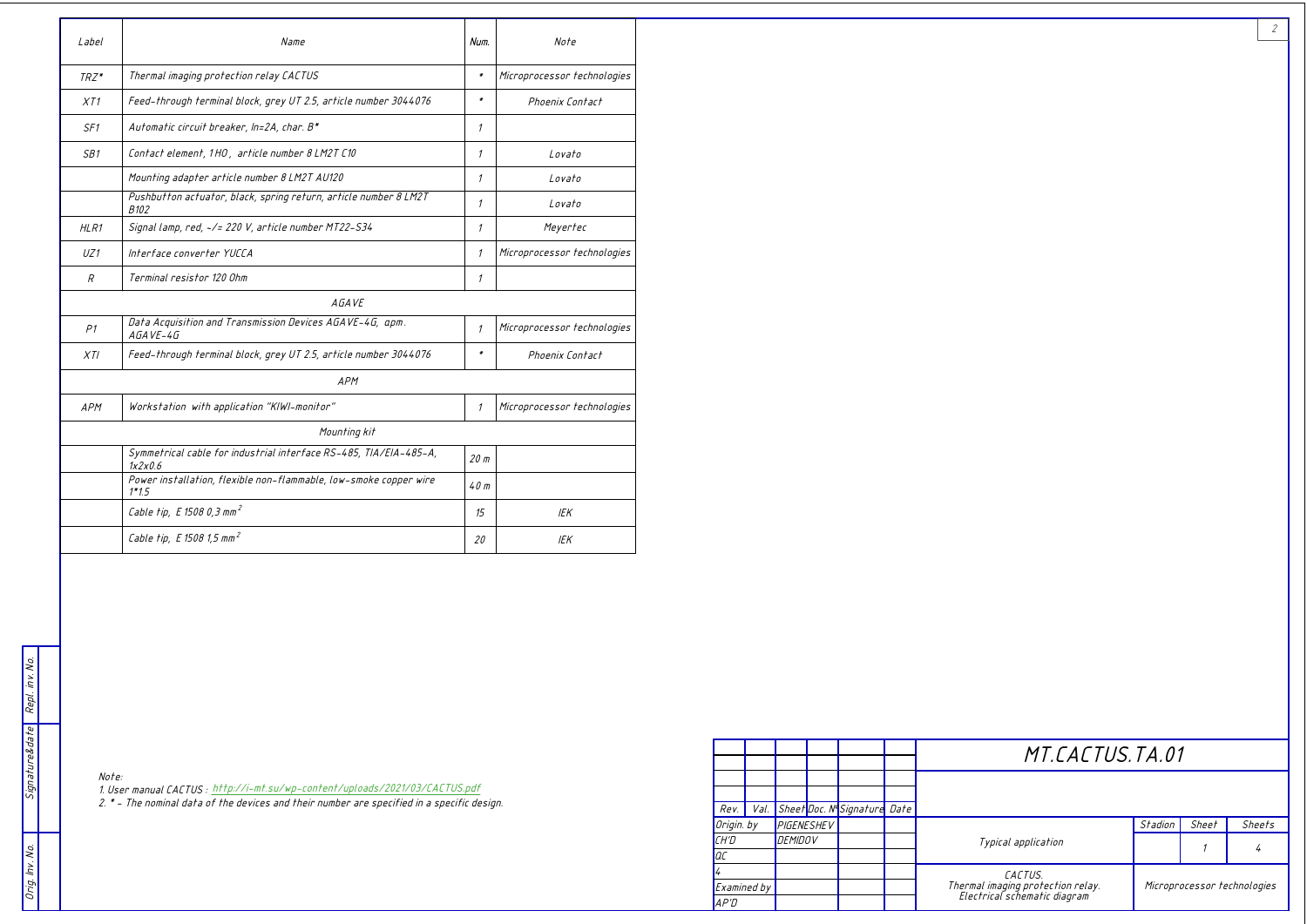





Note:

......<br>Examples of connecting the two thermal imaging protection relays used are shown here and below. The number of<br>relays required is determined by the structure of the protected equipmen.







TRZ1 alarm clearing

TRZ2 alarm clearing

MT.CACTUS.TA.01

Sheet  $\overline{z}$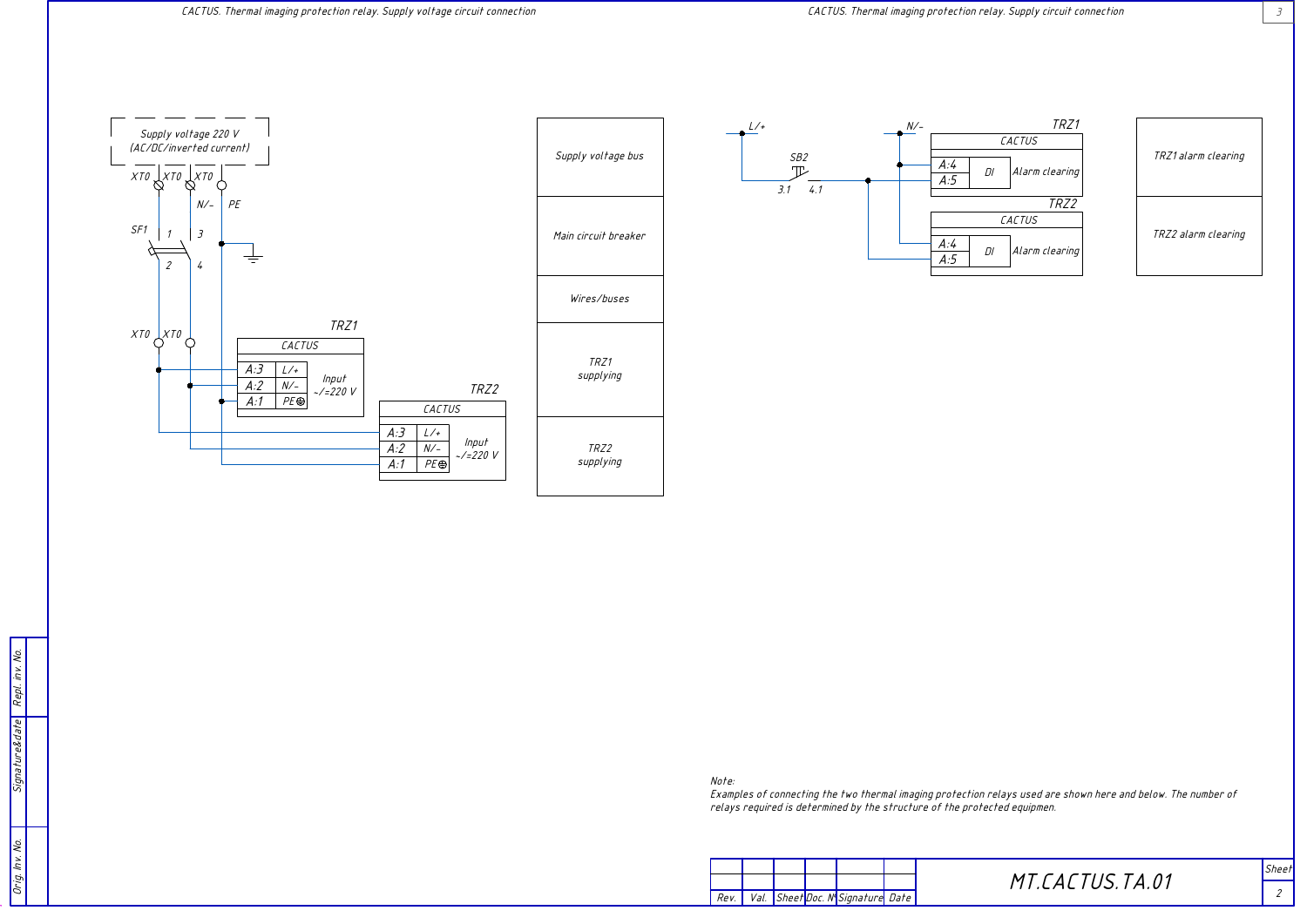

CACTUS. Thermal imaging protection relay. RS-485 circuits



 $\frac{1}{4}$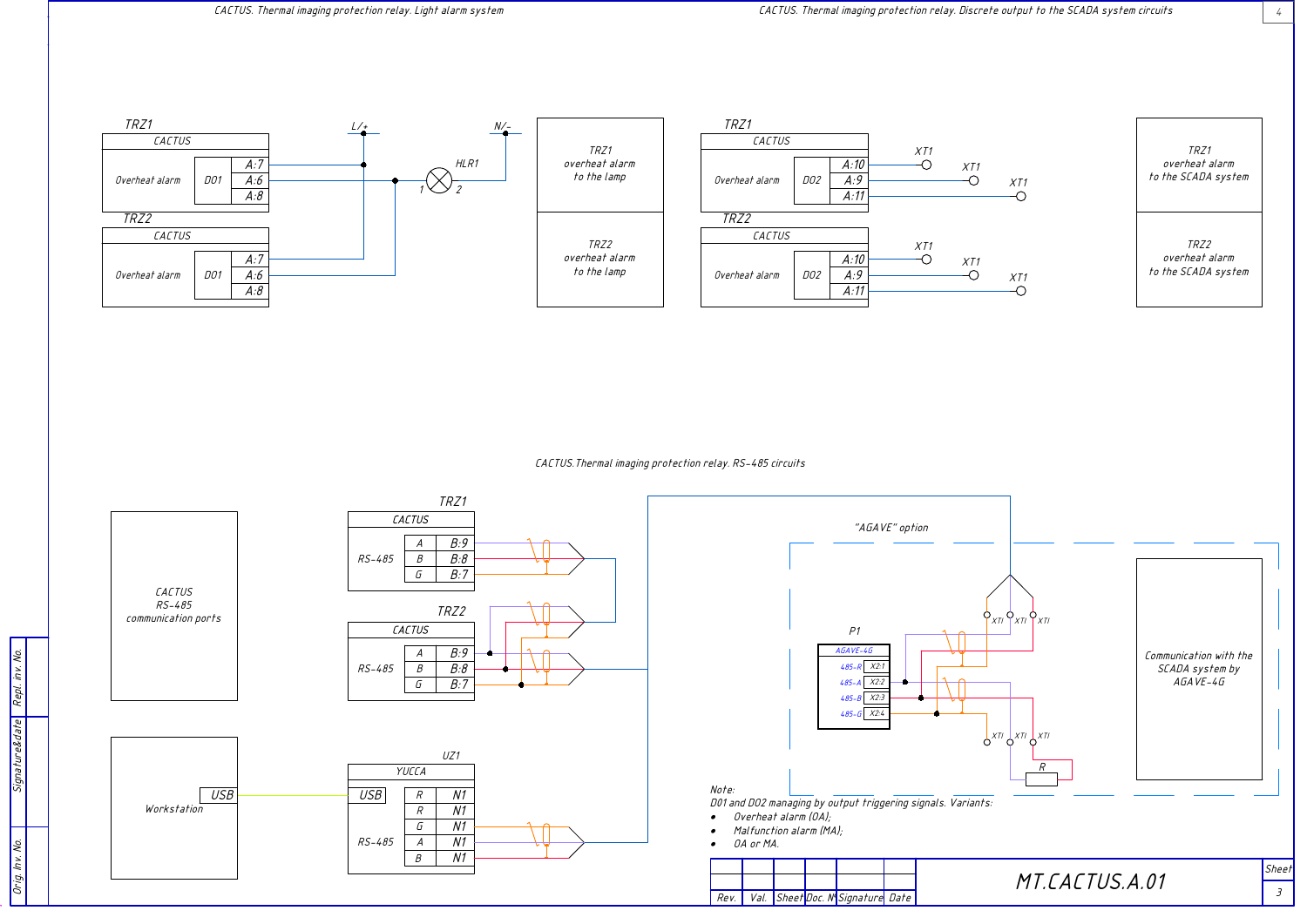

Note: No splitters are displayed in the diagram.

"AGAVE" option:

1. User manual MT.AGAVE-4G.UM is avaliable via link: <u>http://i-mt.su/wp-content/uploads/2021/03/AGAVE.pdf</u><br>2. You can take advantage of the opportunities of the cloud service by clicking on the link: <u>https://agave.world/</u>





Data Acquisition and<br>analysis by cloud service<br>"AGAVE"

MT.CACTUS.TA.01

 $\mathfrak{s}$ 

Sheet